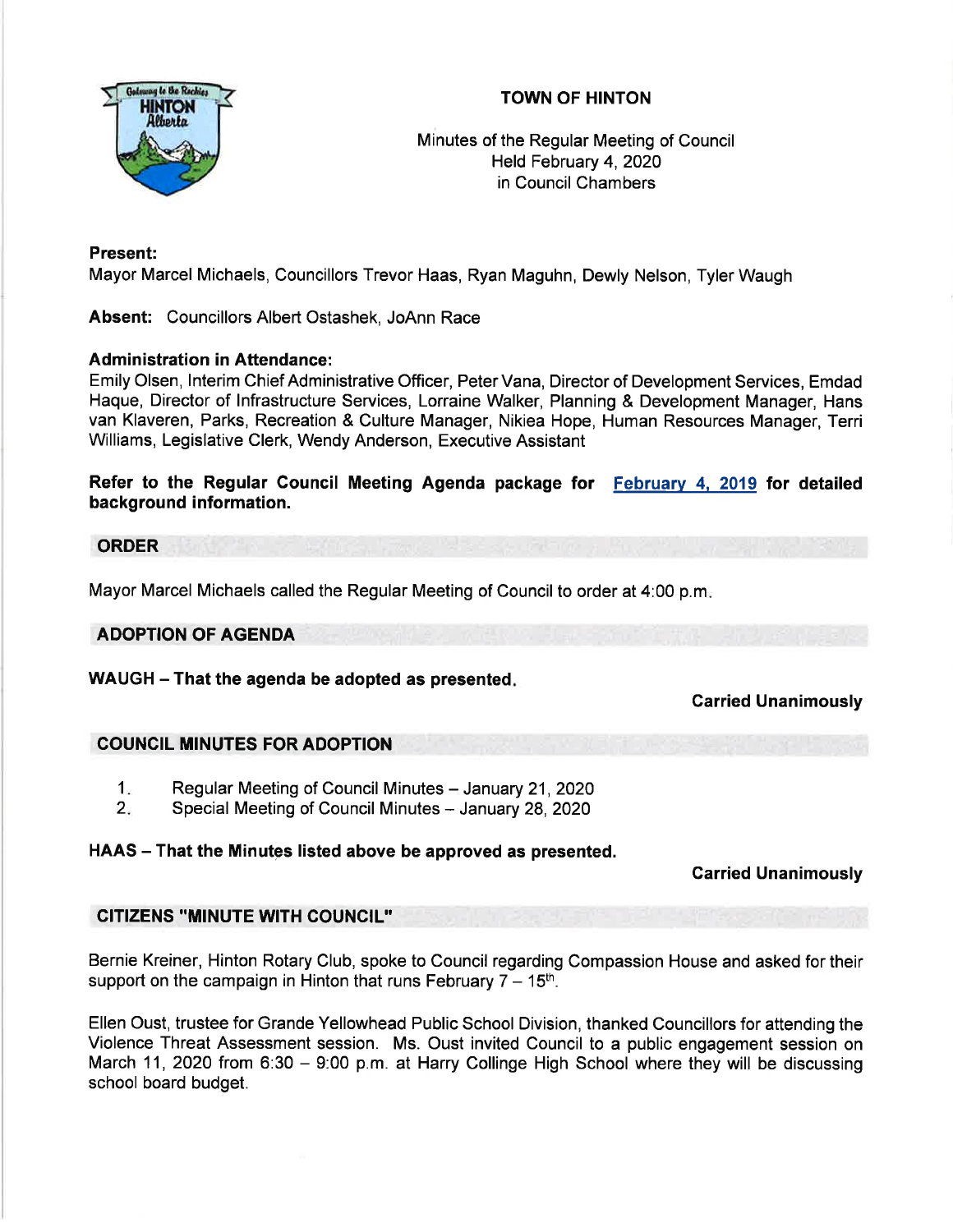#### DELEGATIONS AND PRESENTATIONS

#### Hinton Youth Advisory Council

Lila Undenruood and Ethan Jahnke provided Council with a presentation on the Hinton Youth Advisory Council. The presentation is provided in the February 4,2020 Regular Council agenda.

#### PUBLIC HEARING

#### Municipal Development PIan No. 1084 and Land Use Bvlaw No. 1088

Deputy Mayor Nelson called the Public Hearing to order at 4.12 p.m.

#### Introduction & Procedures

Deputy Mayor Nelson informed the hearing attendees the following Public Hearing is held pursuant to Section 692 of the Municipal Government Act, being Chapter M-26, R.S.A., 2000 and amendments thereto. The bylaws within the hearing are for the same parcels of land. We are permitted to combine them for ease of process. The public will have ample opportunity to speak on each bylaw amendment.

The following rules of conduct will be followed during this Public Hearing:

- $\triangleright$  Presentation should be brief and to the point.
- 
- $\triangleright$  The order of presentation shall be:<br>- Report from the Planning & Development Manager;
	- Entry of written submissions:
	- Those supporting the Bylaws;
	- Those opposing the Bylaws; and
	- Any other person deemed to be affected by the Bylaws.
- $\triangleright$  Council may ask questions of the speakers after each presentation for clarification purposes.
- $\triangleright$  There will be no debating the Bylaws, however, questions to the Councillors or other parties will be accepted through the Chair.

Deputy Mayor Nelson declared the Public Hearing relating to the Bylaws open

Secretary T. Williams informed the purpose of the proposed Bylaw No. 1084-2 is to amend the Municipal Development Plan as follows:

> Lot 1, Block 10, Plan 072 4416 – 200 Drinnan Way, and Part of SW 30-51-24 W5M - 100 Drinnan Way<br>From: lndustrial To: Future Development

#### As shown on Attachment 2

The purpose of the proposed Bylaw Amendment No. 1088-12 is to amend the Land Use Bylaw as follows: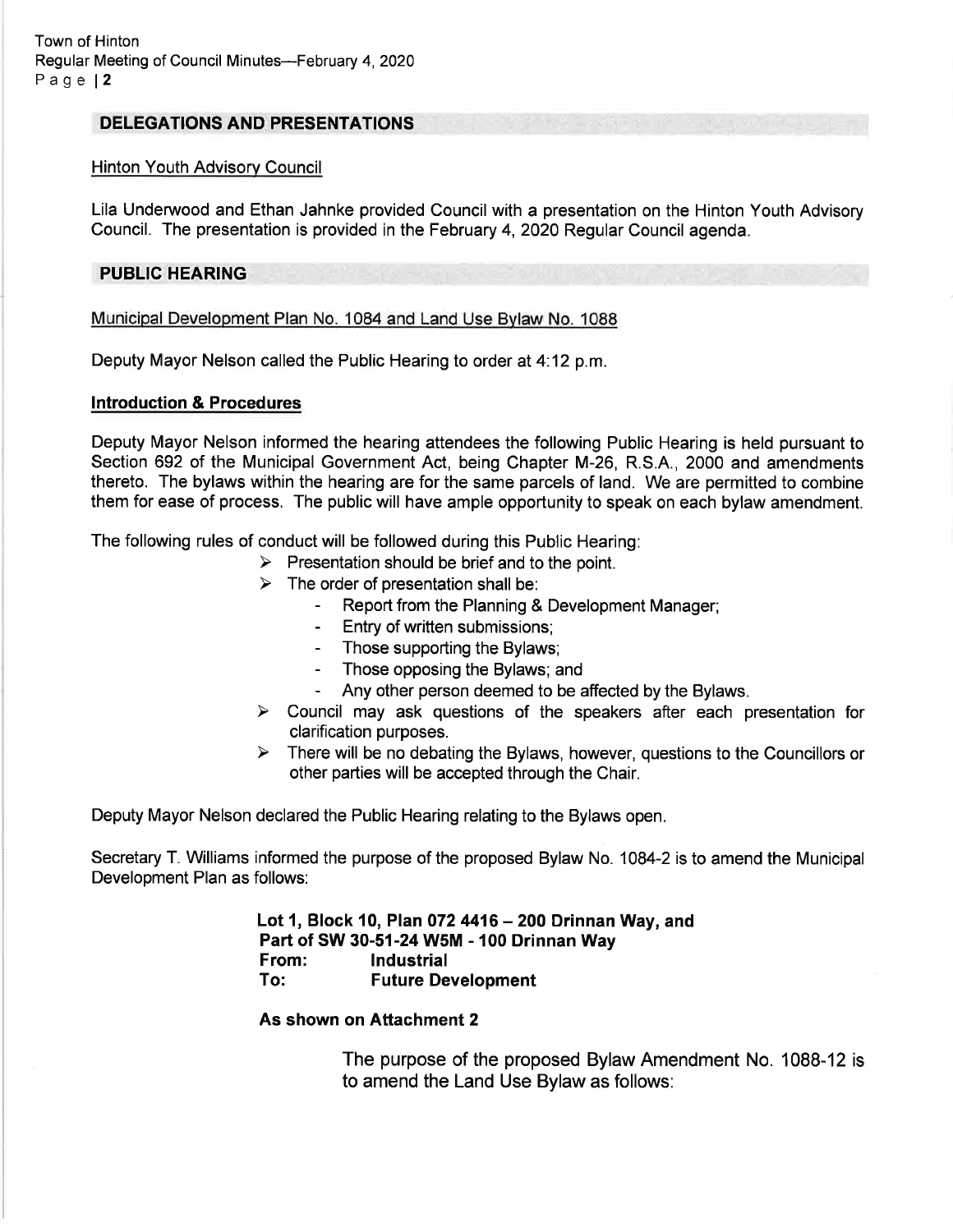Town of Hinton Regular Meeting of Council Minutes-February 4, 2020 Page | 3

# Lot 1, Block 10, Plan 072 4416  $-$  200 Drinnan Way, and Part of SW 30-51-24 W5M - 100 Drinnan Way<br>From: I-LHT -- Light Industrial District<br>To: FUD -- Future Urban Development District

#### As shown on Aftachment 3

Secretary Williams informed first reading was given to Bylaw Amendment No. 1084-2 and Bylaw Amendment No. 1088-9 on January 7, 2020.

Notice of this Public Hearing was advertised in the Hinton Voice newspaper on January 16 and 23, 2020 and advertised on the Town of Hinton website.

The report from the Planning and Development Manager was provided (as Attachment 1)

Deputy Mayor Nelson Requested:

- $\triangleright$  Are there any late written submissions relating to Bylaw Amendment No. 1084-2 and Bylaw Amendment No. 1088-12? No
- $\triangleright$  Is there anyone present who wishes to speak in favour of Bylaw Amendment No. 1084-2 and Bylaw Amendment No. 1088-12? No
- $\triangleright$  Is there anyone present who wishes to speak in opposition to Bylaw Amendment No. 1084-2 and BylawAmendment No. 1088-12? No
- $\triangleright$  Is there anyone present who is deemed to be affected by Bylaw Amendment No. 1084-2 and BylawAmendment No. 1088-12and wishes to speak? No
- $\triangleright$  Do the Councillors have any further questions? No
- $\triangleright$  Do the Councillors require further information? No

Deputy Mayor Nelson declared that the Public Hearing relating to Bylaw Amendment No. 1084-2 and Bylaw Amendment No. 1088-12 is closed.

#### MICHAELS - That the Public Hearings be adjourned at 4:16 p.m.

#### Carried Unanimously

Deputy Mayor Nelson stepped down from Chair and Mayor Michaels assumed the Chair.

#### ACTION ITEMS

1. Municipal Development Plan Amendment No. 1084-2

#### NELSON - That Council give Second Reading of Municipal Development Plan Bylaw Amendment No. 1084-2.

#### Carried Unanimously

HAAS - That Gouncil give Third Reading of Municipal Development Plan Amendment No. 1084-2.

Carried Unanimously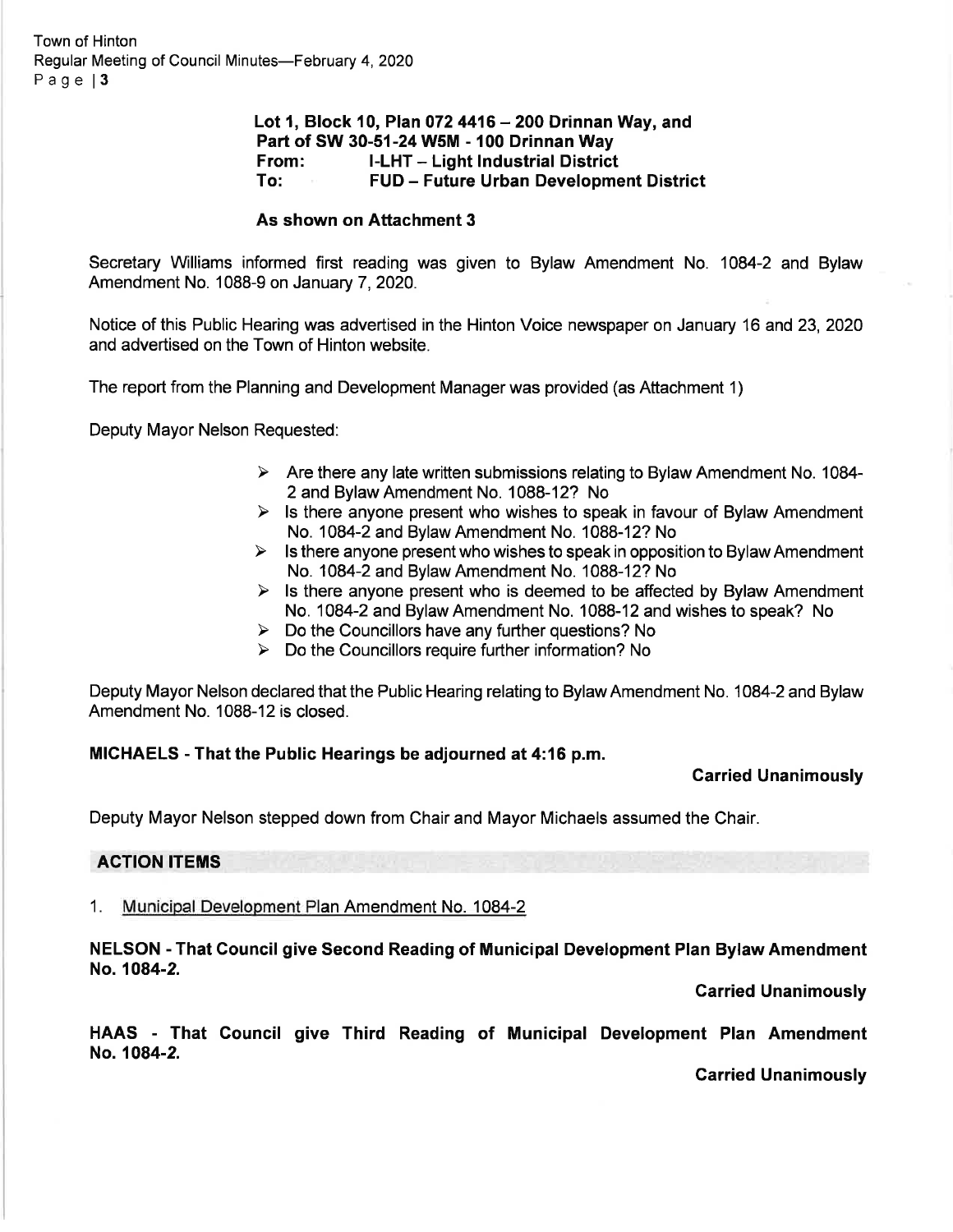Town of Hinton Regular Meeting of Council Minutes-February 4, 2020 Page l4

2. Land Use Bylaw No. 1088-12

MAGUHN - That Council give Second Reading of Land Use Bylaw No. 1088-12.

Garried Unanimously

WAUGH - That Gouncil give Third Reading of Land Use Bylaw No. 1088-12.

Garried Unanimously

3. Land Use Bvlaw No. 1088-13

MAGUHN - That Council give First Reading of Land Use Bylaw Amendment No. 1088-13. Garried Unanimously

HAAS - That Gouncil schedule a Public Hearing on March 3, 2020 at 4:00 p.m. in Gouncil Chambers to hear public comments on Bylaw Amendment No. 1088-13.

Carried Unanimously

#### Procedure Bylaw Review Committee

NELSON - That the Procedure Bylaw Review Gommittee Terms of Reference be amended to read:

- **4.0 COMPOSITION**
- 4.1.1 One (1) appointed Town of Hinton Gouncil representative
- 4.1.2 The Mayor; and
- 4.1.3 One (1) Town of Hinton Administration representative.

Carried Unanimously

MAGUHN - That Gouncil give first reading to Bylaw # 1141, to establish the Procedure Bylaw Review Committee.

Garried Unanimously

HAAS - That Council give second reading to Bylaw # 1141, to establish the Procedure Bylaw Review Gommittee.

Carried Unanimously

NELSON - That Gouncil give unanimous consent to Bylaw # 1141, to establish the Procedure Bylaw Review Gommittee.

Garried Unanimously

HAAS - That Gouncil give third reading to Bylaw #1141, to establish the Procedure Bylaw Review Gommittee.

Carried Unanimously

WAUGH - That Council approve the Terms of Reference for the Procedure Bylaw Review Gommittee as amended.

Carried Unanimously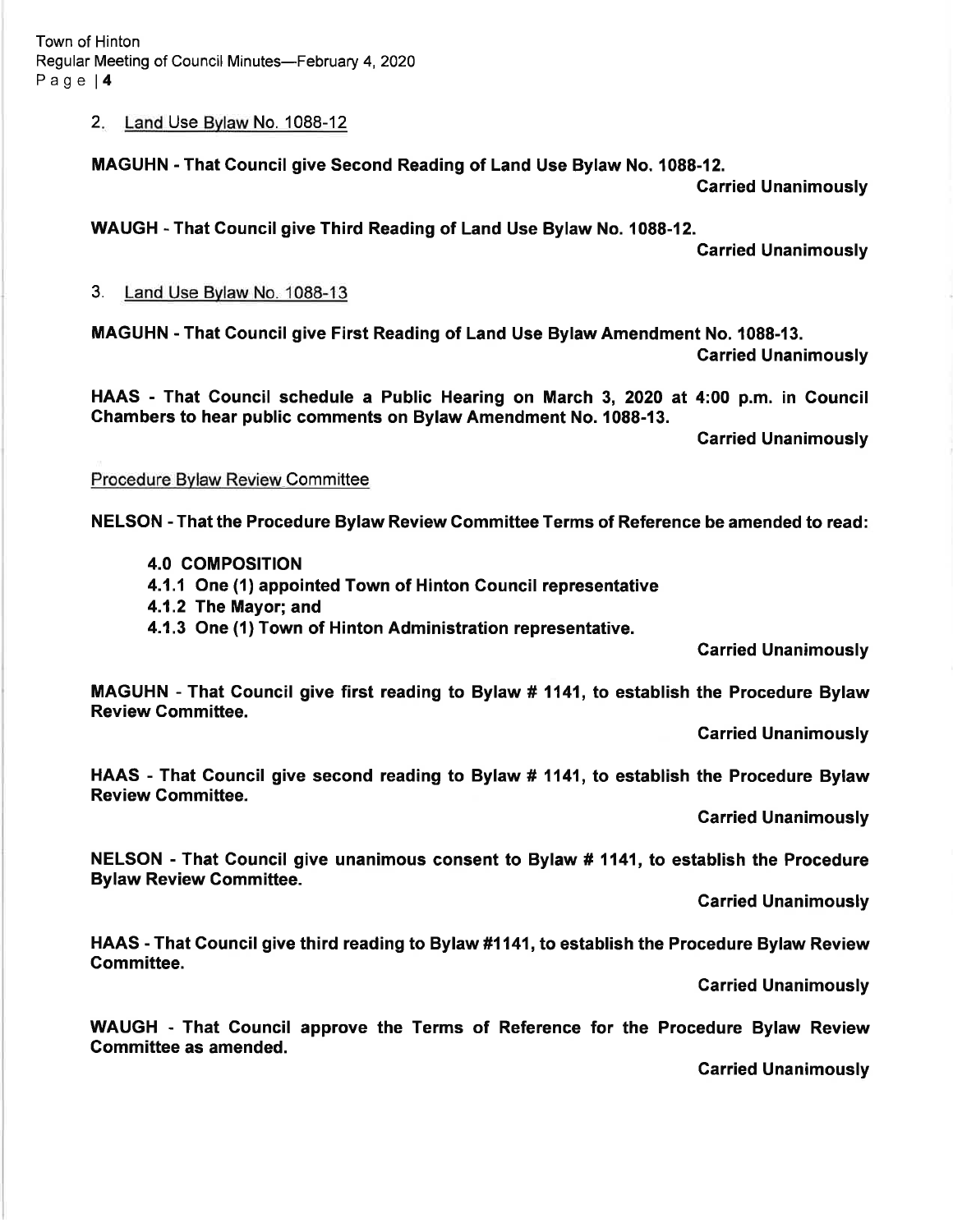Town of Hinton Regular Meeting of Council Minutes-February 4, 2020 Page 15

> MAGUHN - That Gouncil appoint Gouncillor Nelson to the Procedure Bylaw Review Committee with Councillor Maguhn appointed as alternate.

> > Carried Unanimously

L. Walker left the meeting at 4:33 p.m

#### INFORMATION ITEMS

1. Council lnformation Package #1 for February 4,2020

HAAS - That Council accept Information Package #1 for February 4, 2020 as information. Carried Unanimously

## REPORTS FROM MAYOR, COUNCIL, CHIEF ADMINISTRATIVE OFFICER

1. Council Updates (Training, Conferences, Committees, Community Events)

Councillors reported on the various committees, meetings, and activities they attended since the last Regular Council meeting and what they plan on attending in the coming weeks.

2. Chief Administrative Officer Report

Emily Olsen, lnterim Chief Administrative Officer, provided an update on administrative matters

3. Administrative lnquiries

There were no Administrative lnquiries

#### NOTICES OF MOTION

Councillor Nelson provided the following Notice of Motion.

Direct Administration to bring forward amendments to the Council Remuneration Policy #052 for implementation with the March 21, 2020 Review as follows:

Whereas Administration completes all Council Timesheets;

And Whereas clarify regarding the definition of meetings is achieved;

And Whereas any concurrent meetings be deemed a single meeting in relation to meeting fees;

And Whereas any remuneration through Council approved committee meetings require a basic report that includes meeting start and end times including travel and a summary discussions and decisions;

And Whereas committee reports become part of Council Committee meeting agendas on a monthly basis;

And Whereas items that constitute 'conference participation' are tracked and reported separately from regular remuneration.